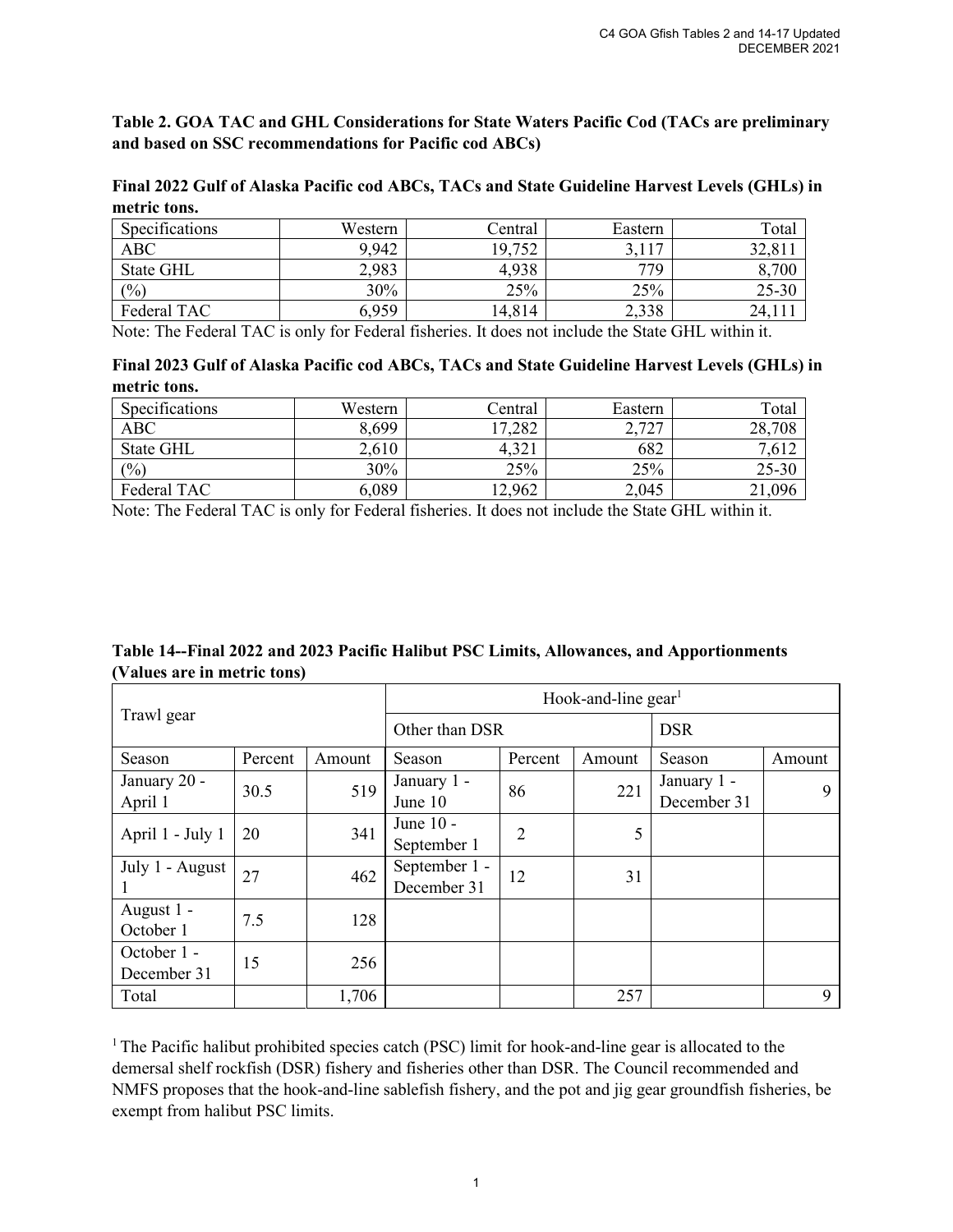| Season                               | Shallow-water | $Deep-water1$ | Total |
|--------------------------------------|---------------|---------------|-------|
| January 20 - April 1                 | 384           | 135           | 519   |
| April 1 - July 1                     | 85            | 256           | 341   |
| July 1 - August 1                    | 121           | 341           | 462   |
| August 1 - October 1                 | 53            | 75            | 128   |
| Subtotal, January 20 - October 1     | 643           | 807           | 1,450 |
| October 1 - December 31 <sup>2</sup> |               |               | 256   |
| Total                                |               |               | 1,706 |

**Table 15--Final 2022 and 2023 Seasonal Apportionments of the Pacific Halibut PSC Limit Apportioned Between the Trawl Gear Shallow-Water and Deep-Water Species Fisheries (Values are in metric tons)**

<sup>1</sup> Vessels participating in cooperatives in the Rockfish Program will receive 191 mt of the third season (July 1 through August 1) deep-water species fishery halibut PSC apportionment.

<sup>2</sup> There is no apportionment between trawl shallow-water and deep-water species fisheries during the fifth season (October 1 through December 31).

**Table 16--Final 2022 and 2023 Apportionments of the "Other hook-and-line fisheries" Halibut PSC Allowance Between the Hook-and-Line Gear Catcher Vessel and Catcher/Processor Sectors (Values are in metric tons)**

| "Other<br>than DSR"<br>allowance | Hook-and-<br>line sector | Sector<br>annual<br>amount | Season                       | Seasonal<br>percentage | Sector seasonal<br>amount |
|----------------------------------|--------------------------|----------------------------|------------------------------|------------------------|---------------------------|
|                                  |                          |                            | January 1 - June 10          | 86                     | 129                       |
| 257                              | Catcher<br>Vessel        | 150                        | June 10 - September 1        | $\overline{2}$         | 3                         |
|                                  |                          |                            | September 1 -<br>December 31 | 12                     | 18                        |
|                                  | Catcher/<br>Processor    | 107                        | January 1 - June 10          | 86                     | 92                        |
|                                  |                          |                            | June 10 - September 1        | $\overline{2}$         | 2                         |
|                                  |                          |                            | September 1 -<br>December 31 | 12                     | 13                        |